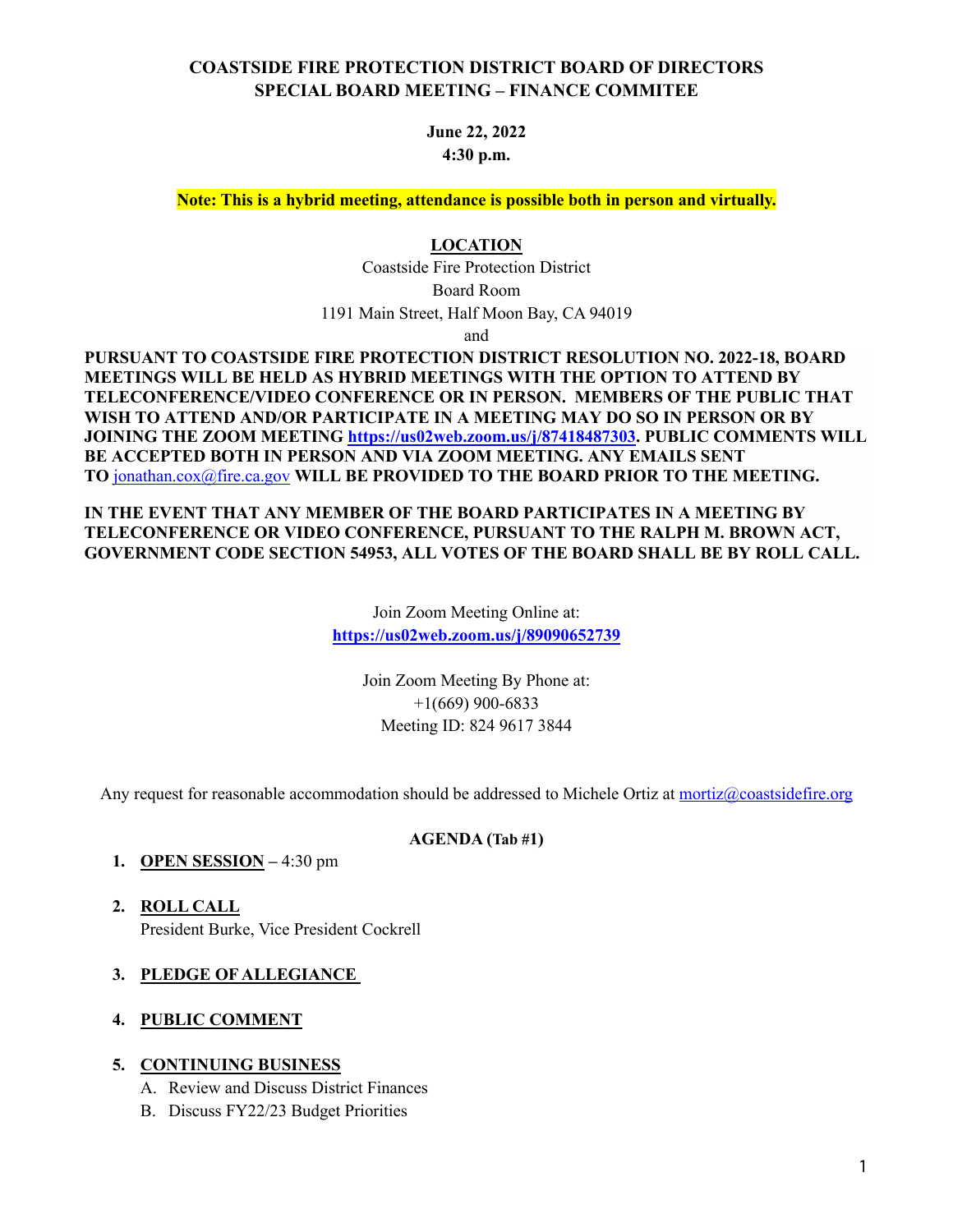## **COASTSIDE FIRE PROTECTION DISTRICT BOARD OF DIRECTORS SPECIAL BOARD MEETING – FINANCE COMMITEE**

#### C. Discuss District CalPERS Liabilities

#### **6. ADJOURNMENT**

Note: Any writings or documents provided to a majority of the Board regarding any item on this agenda will be made available for public inspection at the Administration Office front counter located at 1191 Main Street, Half Moon Bay, California, during normal business hours.

Oral Communications Procedures: This portion of the meeting has been allocated for public comments concerning items on the agenda for this meeting. If a member of the public wishes to defer comment until the item comes up on the agenda, the Board should be so advised during Oral Communications. In such event, the Board may permit public comment to be taken following the staff presentation of the item. The amount of time allotted for public comment shall be subject to reasonable limitations established by the Board.

#### Access for the Disabled

Board Meetings are accessible to people with disabilities. Individuals who need special assistance or a disability-related modification or accommodation (including auxiliary aids or services) to participate in this meeting; or who have a disability and wish to request an alternative format for the agenda, meeting notice, agenda packet or other writings that may be distributed at the meeting, should contact the Fire Chief at least 1 working day before the meeting at phone number (650) 726-5213. Notification in advance of the meeting will enable the District make reasonable arrangements to ensure accessibility to this meeting and the materials related to it.

[Jonathan Cox \(Jun 15, 2022 11:39 PDT\)](https://na2.documents.adobe.com/verifier?tx=CBJCHBCAABAAJba15Y6AV3VKxsxFEuGDemQq2LvWm9QG)

**Jonathan Cox, Deputy Chief** Posted: June 17, 2022